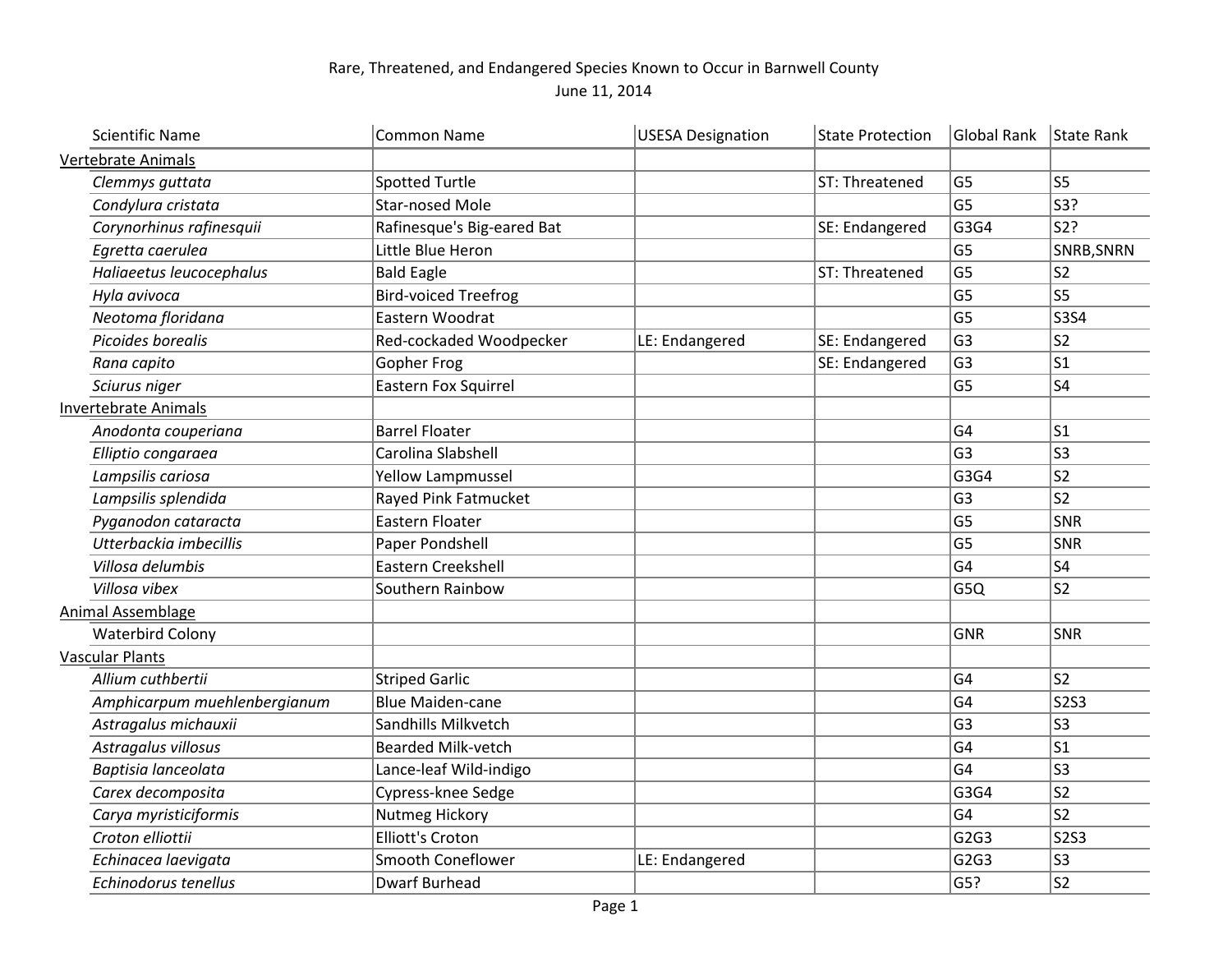| <b>Scientific Name</b>      | <b>Common Name</b>             | <b>USESA Designation</b> | <b>State Protection</b> | Global Rank       | State Rank     |
|-----------------------------|--------------------------------|--------------------------|-------------------------|-------------------|----------------|
| Eleocharis robbinsii        | Robbins Spikerush              |                          |                         | G4G5              | S2             |
| Eleocharis tricostata       | Three-angle Spikerush          |                          |                         | G <sub>4</sub>    | S2?            |
| Gaura biennis               | <b>Biennial Gaura</b>          |                          |                         | G5                | lS1            |
| Halesia parviflora          | Small-flowered Silverbell-tree |                          |                         | <b>GNR</b>        | S2             |
| Helenium brevifolium        | <b>Shortleaf Sneezeweed</b>    |                          |                         | G4                | S1             |
| Helenium pinnatifidum       | Southeastern Sneezeweed        |                          |                         | G4                | S2             |
| Hypericum adpressum         | Creeping St. John's-wort       |                          |                         | G3                | S <sub>2</sub> |
| Ipomopsis rubra             | Red Standing-cypress           |                          |                         | G4G5              | S <sub>2</sub> |
| Lindera subcoriacea         | <b>Bog Spicebush</b>           |                          |                         | G <sub>2G</sub> 3 | S3             |
| Lobelia boykinii            | Boykin's Lobelia               |                          |                         | G <sub>2G</sub> 3 | S3             |
| Ludwigia spathulata         | Spatulate Seedbox              |                          |                         | G <sub>2</sub>    | S2             |
| Macbridea caroliniana       | Carolina Bird-in-a-nest        |                          |                         | G2G3              | ls3            |
| Menispermum canadense       | Canada Moonseed                |                          |                         | G5                | S2S3           |
| Monarda didyma              | Oswego Tea                     |                          |                         | G5                | S2             |
| Myriophyllum laxum          | Piedmont Water-milfoil         |                          |                         | G3                | S2             |
| Nestronia umbellula         | Nestronia                      |                          |                         | G4                | S3             |
| Nolina georgiana            | Georgia Beargrass              |                          |                         | G3G5              | S3             |
| Oxypolis canbyi             | Canby's Dropwort               | LE: Endangered           |                         | G <sub>2</sub>    | S <sub>2</sub> |
| Paronychia americana        | American Nailwort              |                          |                         | G3G4              | $ {\sf SNR}$   |
| Platanthera lacera          | Green-fringe Orchis            |                          |                         | G5                | S2             |
| Ptilimnium nodosum          | Harperella                     | LE: Endangered           |                         | G <sub>2</sub>    | S1             |
| Quercus sinuata             | Durand's White Oak             |                          |                         | G4G5              | S <sub>2</sub> |
| Rhexia aristosa             | <b>Awned Meadowbeauty</b>      |                          |                         | G3G4              | S3             |
| Rhododendron flammeum       | Piedmont Azalea                |                          |                         | G3                | S3             |
| Rhynchospora inundata       | <b>Drowned Hornedrush</b>      |                          |                         | G4?               | S2?            |
| Rhynchospora tracyi         | <b>Tracy Beakrush</b>          |                          |                         | G4                | S3             |
| Sagittaria isoetiformis     | Slender Arrow-head             |                          |                         | G4?               | S3             |
| Scleria reticularis         | <b>Reticulated Nutrush</b>     |                          |                         | G <sub>4</sub>    | S1             |
| Stillingia aquatica         | Corkwood                       |                          |                         | G4G5              | S <sub>2</sub> |
| Trautvetteria caroliniensis | Carolina Tassel-rue            |                          |                         | G5                | S3             |
| Tridens carolinianus        | Carolina Fluff Grass           |                          |                         | G3G4              | S1             |
| Utricularia floridana       | Florida Bladderwort            |                          |                         | G3G5              | S <sub>2</sub> |
| Utricularia olivacea        | Piedmont Bladderwort           |                          |                         | G4                | S2             |
| Vallisneria americana       | Eel-grass                      |                          |                         | G5                | S1             |
| Communities                 |                                |                          |                         |                   |                |
| <b>Bottomland hardwoods</b> |                                |                          |                         | G5                | S4             |